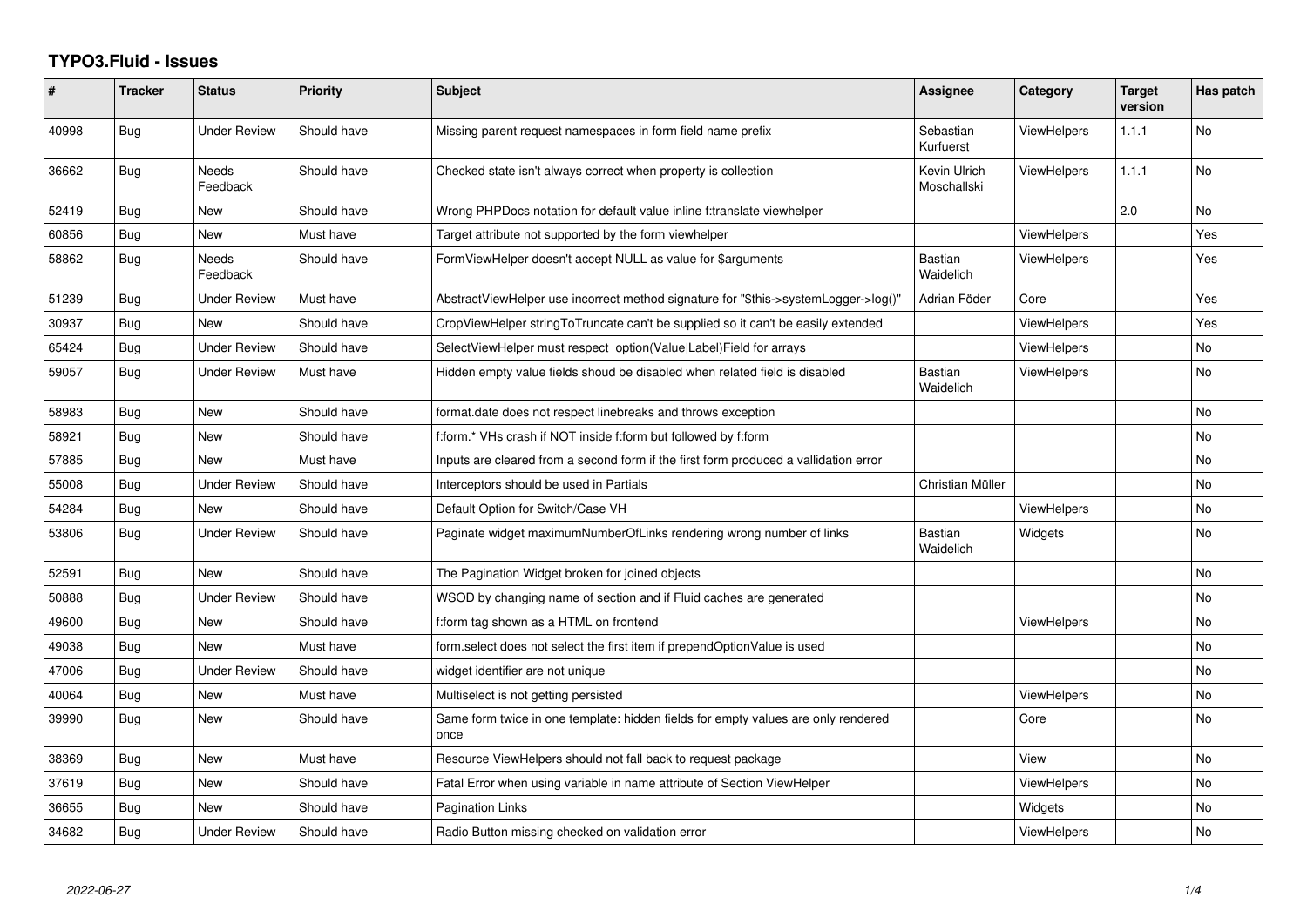| #     | <b>Tracker</b> | <b>Status</b>            | <b>Priority</b> | Subject                                                                                                     | <b>Assignee</b>        | Category    | <b>Target</b><br>version | Has patch |
|-------|----------------|--------------------------|-----------------|-------------------------------------------------------------------------------------------------------------|------------------------|-------------|--------------------------|-----------|
| 33628 | Bug            | <b>Needs</b><br>Feedback | Must have       | Multicheckboxes (multiselect) for Collections don't work                                                    | Christian Müller       | ViewHelpers |                          | <b>No</b> |
| 33551 | Bug            | New                      | Must have       | View helper values break out of a partial scope                                                             | Sebastian<br>Kurfuerst | Core        |                          | No        |
| 28554 | Bug            | New                      | Should have     | (v4) implement feature flag to disable caching                                                              |                        |             |                          | No        |
| 28553 | Bug            | New                      | Should have     | improve XHProf test setup                                                                                   |                        |             |                          | No        |
| 28552 | Bug            | New                      | Should have     | (v5) write ViewHelper test for compiled run; adjust functional test to do two passes<br>(uncached & cached) |                        |             |                          | No        |
| 28551 | Bug            | Accepted                 | Should have     | (v4) backport VHTest                                                                                        | Sebastian<br>Kurfuerst |             |                          | No        |
| 28550 | Bug            | New                      | Should have     | (v4) make widgets cacheable, i.e. not implement childnodeaccess interface                                   |                        |             |                          | No        |
| 28549 | Bug            | <b>New</b>               | Should have     | make widgets cacheable, i.e. not implement childnodeaccess interface                                        |                        |             |                          | No        |
| 27607 | Bug            | New                      | Must have       | Make Fluid comparisons work when first element is STRING, second is NULL.                                   |                        | Core        |                          | No        |
| 12863 | Bug            | New                      | Should have     | Attributes of a viewhelper can't contain a '-'                                                              | Sebastian<br>Kurfuerst | Core        |                          | No        |
| 8648  | Bug            | New                      | Should have     | format.crop ViewHelper should support all features of the crop stdWrap function                             |                        | ViewHelpers |                          | No        |
| 3481  | Bug            | <b>New</b>               | Should have     | Use ViewHelperVariableContainer in PostParseFacet                                                           |                        | Core        |                          | <b>No</b> |
| 52536 | Bug            | <b>Under Review</b>      | Should have     | Errorclass not set if no property-attribute set                                                             |                        |             |                          |           |
| 13045 | Bug            | New                      | Should have     | Entity decode of strings are different between if-conditions and output of variable                         |                        |             |                          |           |
| 36559 | Feature        | New                      | Could have      | New widget progress bar                                                                                     |                        |             |                          | Yes       |
| 7608  | Feature        | New                      | Could have      | Configurable shorthand/object accessor delimiters                                                           |                        | Core        |                          | Yes       |
| 60271 | Feature        | New                      | Should have     | Paginate viewhelper, should also support arrays                                                             |                        |             |                          | No        |
| 60181 | Feature        | New                      | Could have      | Caching mechanism for Fluid Views/Templates                                                                 |                        | View        |                          | No        |
| 60003 | Feature        | New                      | Should have     | Add required-Attribute to f:form.password                                                                   |                        | ViewHelpers |                          | No        |
| 52640 | Feature        | <b>Under Review</b>      | Should have     | Create an UnlessViewHelper as opposite to the IfViewHelper                                                  | Marc Neuhaus           |             |                          | No        |
| 51277 | Feature        | New                      | Should have     | ViewHelper context should be aware of actual file occurrence                                                |                        |             |                          | No        |
| 51100 | Feature        | New                      | Must have       | Links with absolute URI should have the option of URI Scheme                                                |                        | ViewHelpers |                          | No        |
| 49756 | Feature        | <b>Under Review</b>      | Should have     | Select values by array key in checkbox viewhelper                                                           |                        |             |                          | No        |
| 46545 | Feature        | New                      | Should have     | Better support for arrays in options of SelectViewHelper                                                    |                        |             |                          | No        |
| 46257 | Feature        | <b>Under Review</b>      | Should have     | Add escape sequence support for Fluid                                                                       |                        | Core        |                          | No        |
| 45153 | Feature        | New                      | Should have     | f:be.menus.actionMenuItem - Detection of the current select option is insufficient                          |                        |             |                          | No        |
| 42397 | Feature        | New                      | Should have     | Missing viewhelper for general links                                                                        |                        |             |                          | No        |
| 40081 | Feature        | New                      | Should have     | Allow assigned variables as keys in arrays                                                                  |                        |             |                          | No        |
| 39936 | Feature        | New                      | Should have     | registerTagAttribute should handle default values                                                           |                        | ViewHelpers |                          | No        |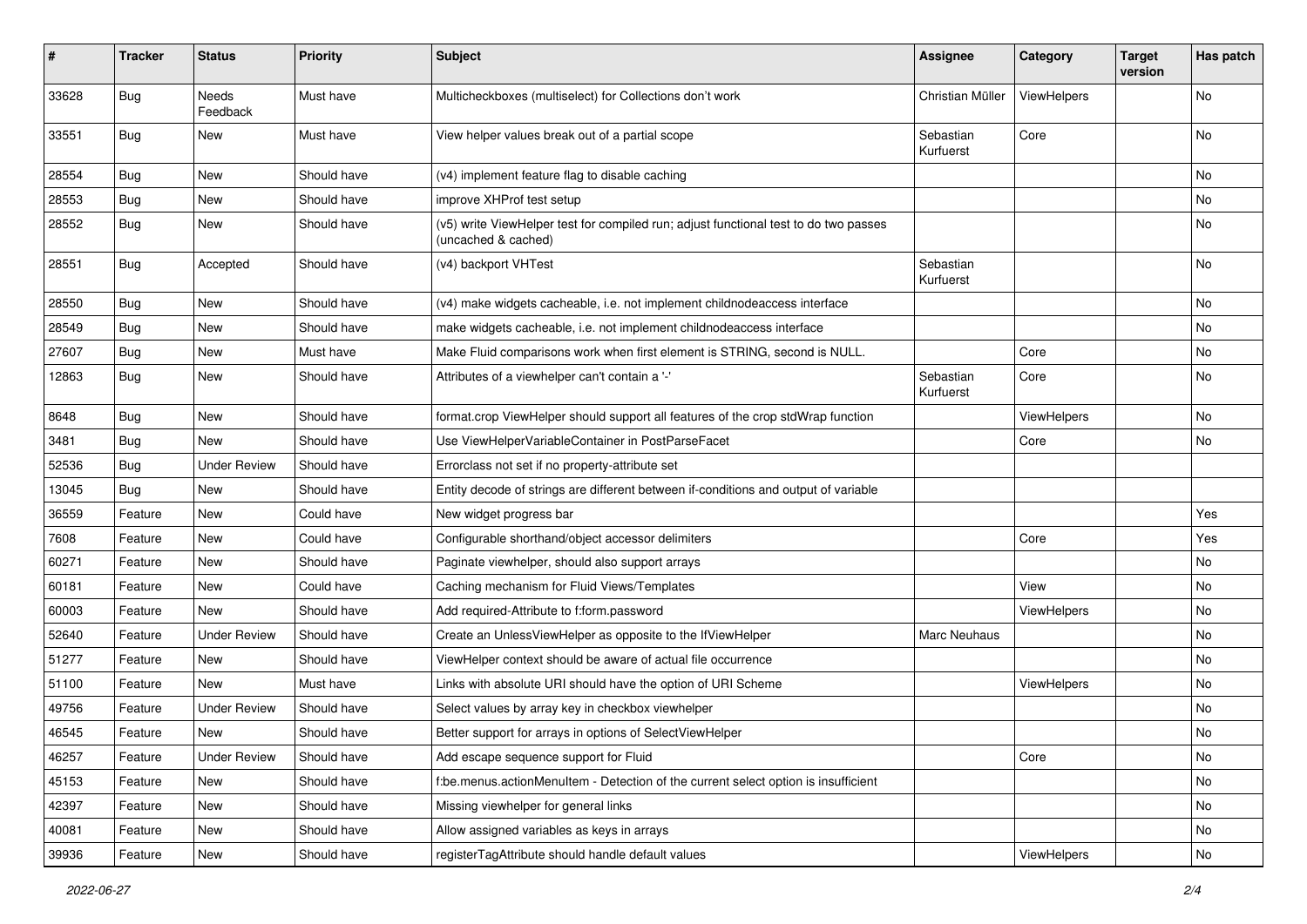| #     | <b>Tracker</b> | <b>Status</b>     | <b>Priority</b> | Subject                                                                                       | Assignee               | Category    | <b>Target</b><br>version | Has patch |
|-------|----------------|-------------------|-----------------|-----------------------------------------------------------------------------------------------|------------------------|-------------|--------------------------|-----------|
| 38130 | Feature        | New               | Should have     | Checkboxes and multiple select fields should have an assignable default value                 |                        |             |                          | No        |
| 37095 | Feature        | New               | Should have     | It should be possible to set a different template on a Fluid TemplateView inside an<br>action | Christopher<br>Hlubek  |             |                          | No        |
| 36410 | Feature        | New               | Should have     | Allow templates to send arguments back to layout                                              |                        | ViewHelpers |                          | No        |
| 33394 | Feature        | Needs<br>Feedback | Should have     | Logical expression parser for BooleanNode                                                     | <b>Tobias Liebig</b>   | Core        |                          | No        |
| 33215 | Feature        | New               | Should have     | RFC: Dynamic values in ObjectAccess paths                                                     |                        |             |                          | No        |
| 31955 | Feature        | New               | Should have     | f:uri.widget                                                                                  |                        | Widgets     |                          | No        |
| 30555 | Feature        | New               | Could have      | Make TagBuilder more extensible                                                               |                        | Core        |                          | No        |
| 10472 | Feature        | New               | Could have      | Fluid Standalone distribution                                                                 |                        | Core        |                          | No        |
| 8989  | Feature        | Needs<br>Feedback | Could have      | Search path for fluid template files                                                          |                        | View        |                          | No        |
| 5933  | Feature        | Accepted          | Should have     | Optional section rendering                                                                    | Sebastian<br>Kurfuerst | ViewHelpers |                          | No        |
| 3725  | Feature        | New               | Could have      | <b>CSS Engine</b>                                                                             | Christian Müller       | ViewHelpers |                          | No        |
| 3291  | Feature        | Needs<br>Feedback | Should have     | Cacheable viewhelpers                                                                         |                        |             |                          | <b>No</b> |
| 48355 | Feature        | New               | Could have      | Assign output of viewhelper to template variable for further processing.                      |                        |             |                          |           |
| 45345 | Feature        | Needs<br>Feedback | Should have     | Easy to use comments for fluid that won't show in output                                      |                        |             |                          |           |
| 9514  | Feature        | New               | Should have     | Support explicit Array Arguments for ViewHelpers                                              |                        |             |                          |           |
| 9005  | Feature        | Accepted          | Could have      | Fluid Template Analyzer (FTA)                                                                 | Sebastian<br>Kurfuerst |             |                          |           |
| 4704  | Feature        | New               | Should have     | Improve parsing exception messages                                                            |                        | Core        |                          |           |
| 1907  | Feature        | New               | Could have      | Default values for view helpers based on context                                              |                        | Core        |                          |           |
| 32035 | Task           | New               | Should have     | Improve fluid error messages                                                                  |                        | Core        |                          | Yes       |
| 56237 | Task           | New               | Should have     | in-line (Condition) ViewHelpers should not evaluate on parsing                                |                        |             |                          | No        |
| 54195 | Task           | New               | Should have     | Rename and move FormViewHelper's errorClass value, currently 'f3-form-error'                  | Adrian Föder           | ViewHelpers |                          | No        |
| 47669 | Task           | New               | Should have     | FormViewHelper does not define the default request method                                     |                        |             |                          | No        |
| 46091 | Task           | Needs<br>Feedback | Should have     | Show source file name and position on exceptions during parsing                               |                        |             |                          | No        |
| 45394 | Task           | New               | Should have     | Forwardport Unit test for standalone view                                                     |                        | View        |                          | No        |
| 43072 | Task           | New               | Should have     | Remove TOKENS for adding templates fallback in Backporter                                     |                        | View        |                          | No        |
| 43071 | Task           | New               | Should have     | Remove TOKENS for adding fallback teplates in B                                               |                        |             |                          | No        |
| 42743 | Task           | New               | Should have     | Remove inline style for hidden form fields                                                    |                        |             |                          | No        |